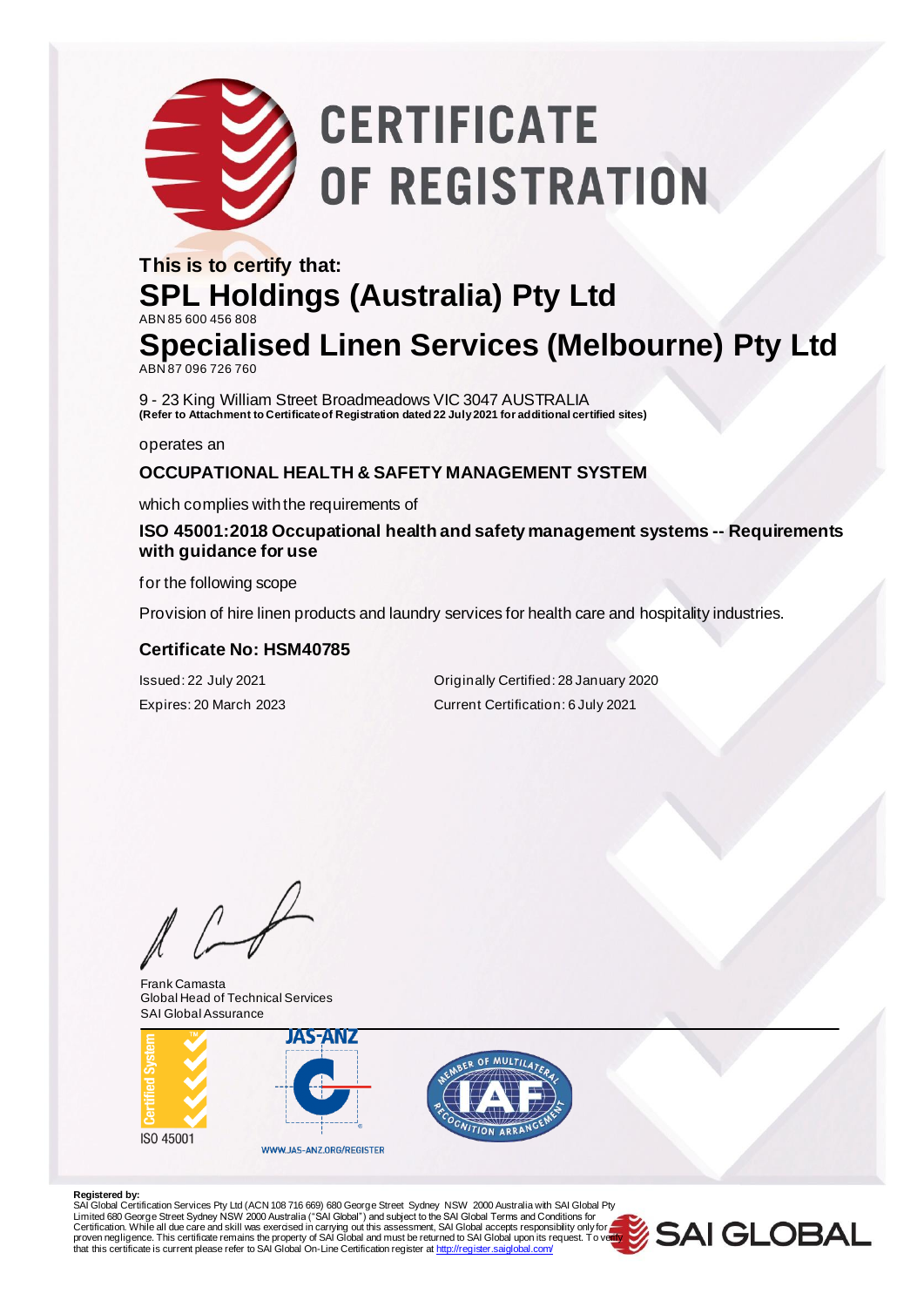

## **ATTACHMENT TO CERTIFICATE** OF REGISTRATION

These sites are registered under certificate No: HSM40785 issued on 22 July 2021.

### **SPL Holdings (Australia) Pty Ltd**

56 Canterbury Road Bankstown NSW 2200 AUSTRALIA 13-17 Dutton Street, Portsmith Cairns QLD 4870 AUSTRALIA 26-32 Nealdon Drive Meadowbrook QLD 4131 AUSTRALIA 8 Central Park Drive Paget QLD 4740 AUSTRALIA 59 Stephens Avenue Torrensville SA 5031 AUSTRALIA 5 Ryelane Street Maddington WA 6109 AUSTRALIA

These registrations are dependent on SPL Holdings (Australia) Pty Ltd maintaining their scope of registration to ISO 45001:2018 Occupational health and safety management systems -- Requirements with guidance for use.

**Registered by:**<br>SAI Global Certification Services Pty Ltd (ACN 108 716 669) 680 George Street Sydney NSW 2000 Australia with SAI Global Pty Limited 680 George Street Sydney NSW 2000 Australia ("SAI Global") and subject to the SAI Global Terms and Conditions for<br>Certification. While all due care and skill was exercised in carrying out this assessment, SAI Globa proven negligence. This certificate remains the property of SAI Global and must be returned to SAI Global upon its request. To veilly<br>that this certificate is current please refer to SAI Global On-Line Certification regist

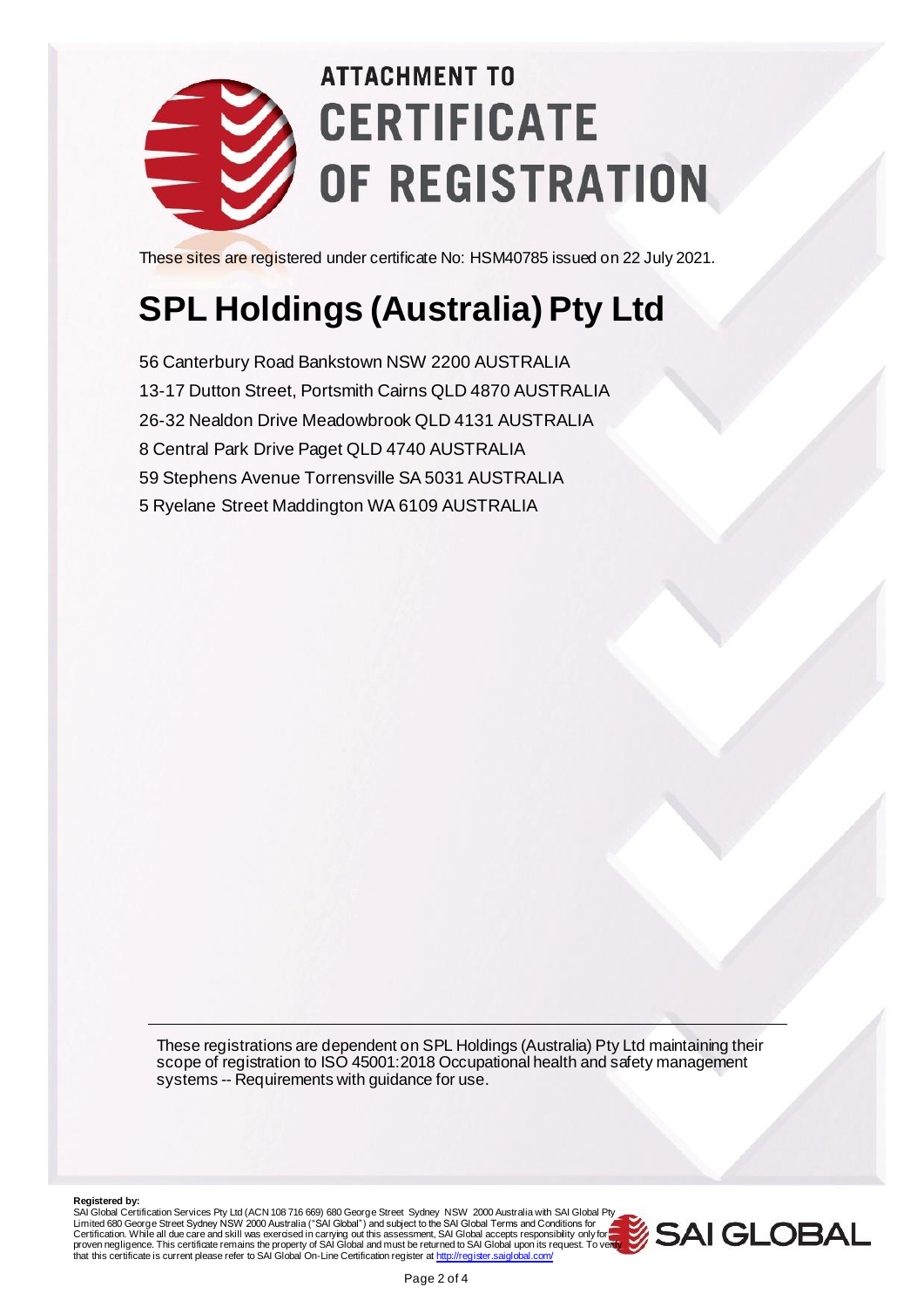

## **ATTACHMENT TO CERTIFICATE** OF REGISTRATION

These sites are registered under certificate No: HSM40785 issued on 22 July 2021.

### **SPL Holdings (Australia) Pty Ltd**

| <b>SAI Site Cert no.</b> | <b>Certified Site Details</b>                                                                                       | <b>Effective Date</b> |  |
|--------------------------|---------------------------------------------------------------------------------------------------------------------|-----------------------|--|
| C-400541                 | 56 Canterbury Road Bankstown NSW 2200 AUSTRALIA 6 July 2021                                                         |                       |  |
|                          | Site Scope:<br>Provision of hire linen products and laundry services for<br>health care and hospitality industries. |                       |  |
| C-400550                 | 13-17 Dutton Street, Portsmith Cairns QLD 4870<br><b>AUSTRALIA</b>                                                  | 6 July 2021           |  |
|                          | Site Scope:<br>Provision of hire linen products and laundry services for<br>health care and hospitality industries. |                       |  |
| C-400553                 | 26-32 Nealdon Drive Meadowbrook QLD 4131<br><b>AUSTRALIA</b>                                                        | 6 July 2021           |  |
|                          | Site Scope:<br>Provision of hire linen products and laundry services for<br>health care and hospitality industries. |                       |  |
| C-400558                 | 8 Central Park Drive Paget QLD 4740 AUSTRALIA                                                                       | 6 July 2021           |  |
|                          | Site Scope:<br>Provision of hire linen products and laundry services for<br>health care and hospitality industries. |                       |  |
| C-400547                 | 59 Stephens Avenue Torrensville SA 5031 AUSTRALIA 6 July 2021                                                       |                       |  |
|                          | Site Scope:<br>Provision of hire linen products and laundry services for<br>health care and hospitality industries. |                       |  |

These registrations are dependent on SPL Holdings (Australia) Pty Ltd maintaining their scope of registration to ISO 45001:2018 Occupational health and safety management systems -- Requirements with guidance for use.

**Registered by:**<br>SAI Global Certification Services Pty Ltd (ACN 108 716 669) 680 George Street Sydney NSW 2000 Australia with SAI Global Pty Limited 680 George Street Sydney NSW 2000 Australia ("SAI Global") and subject to the SAI Global Terms and Conditions for<br>Certification. While all due care and skill was exercised in carrying out this assessment, SAI Globa proven negligence. This certificate remains the property of SAI Global and must be returned to SAI Global upon its request. To veilly<br>that this certificate is current please refer to SAI Global On-Line Certification regist